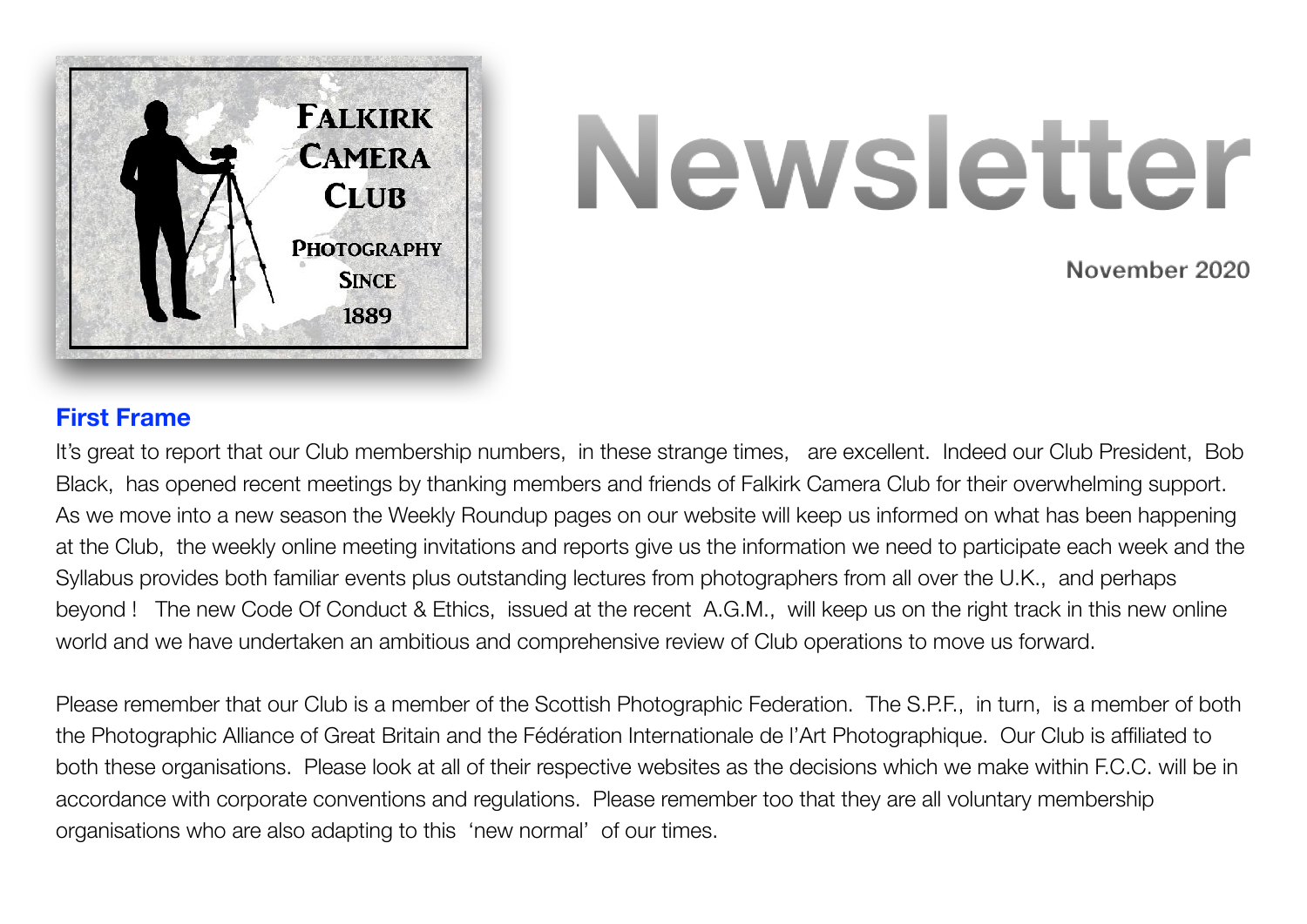#### **Falkirk Camera Club - Online**

As previously reported in a previous F.C.C. Newsletter, our last traditional meeting was on 12th March but we continued online the very next week. An online meeting is a different experience, but one which becomes more familiar each time we use it. A Code Of Conduct & Ethics was issued to all Club members at our A.G.M. and thank you to everyone who attended that online meeting for your contributions. It is the aim of the Club to make these meetings a comfortable, safe and secure way of enjoying our photography.

We have been joined online by some truly amazing photographers and it is an unintended feature of these challenging times that we have established connections with photographers and groups we would not otherwise have encountered.

There are a number of online video conferencing platforms available and it is worth noting that they have all improved their systems and security during the summer. We use Zoom. This is a new medium to most of us and one which does seem strange at first, but the benefits soon become apparent and are transferable to enable contact with friends and family.

We send out an email each week with meeting identity and security information plus a link to the club's meeting on the Zoom website. An alternative is to go directly on to the Zoom website and create an account in your own name, then download the software. That means that each week you simply login to Zoom, click on Join A Meeting, then enter the information from the email. Access is fast, but not instant. An F.C.C. 'host' will verify your details before admitting you to the meeting.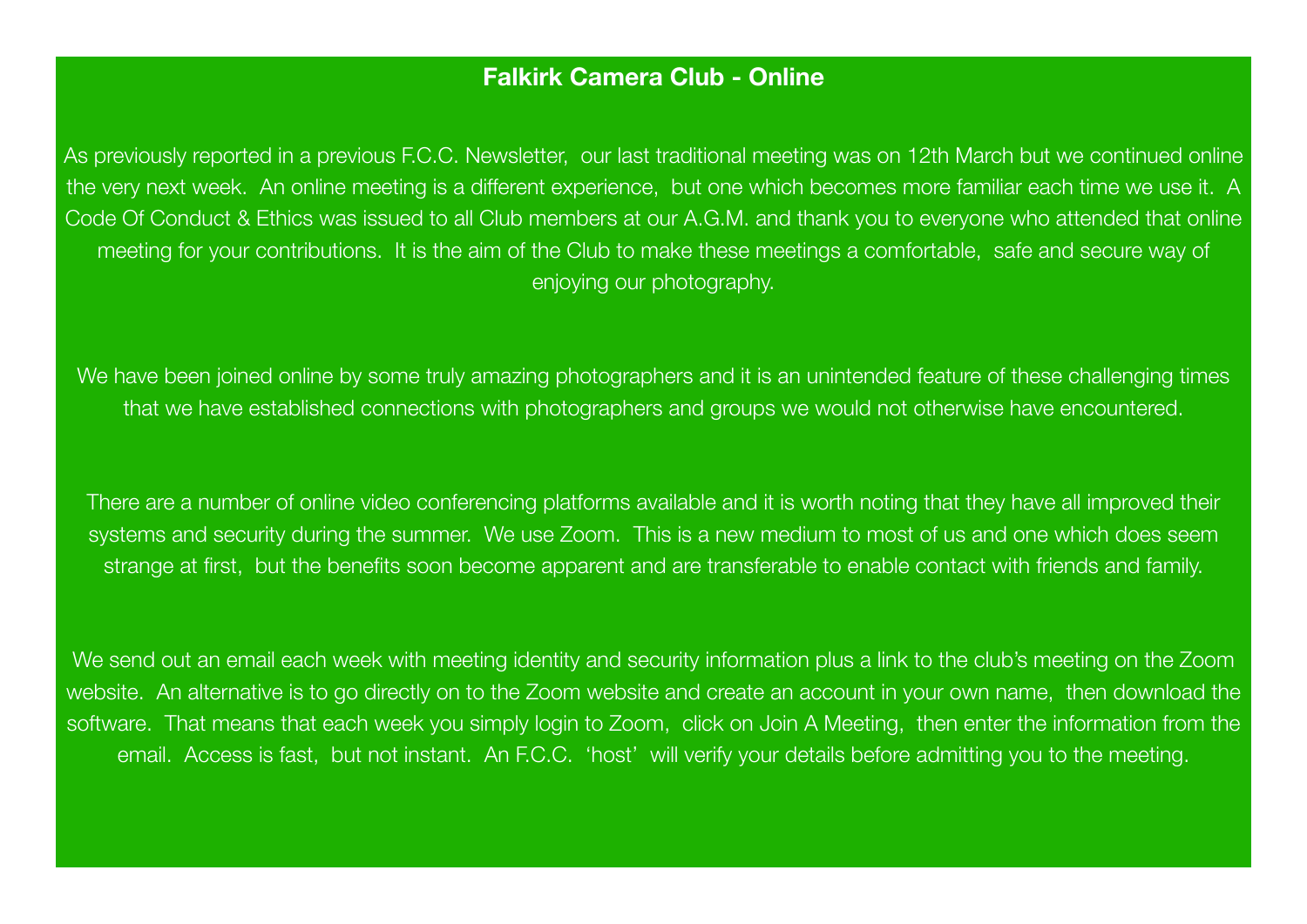You then hover your cursor over the lower edge of the screen to reveal a line of options. At the left end you click on the Audio option in order to be heard if you wish to speak, and a Video option which switches on the camera in your device so that you can be seen. If you feel more comfortable leaving these switched off then please do so, you will be able to watch the presentation and listen to the speakers and we do ask everyone to switch those options off during a lecture or judging. Otherwise, everyone can hear any family conversations you might have plus any other incidental noises.

Please contact Stuart Pearson for any further advice and assistance or, to arrange an individual demonstration. Many organisations are now using these platforms and this season's Workshops will also be completed online.

# **40 Years in F.C.C.**

All membership organisations rely on volunteers who give of their time and experience to the benefit of the organisation, none more so than Derek Forrest who joined F.C.C. in 1980. As the club's General Secretary for much of that decade he played a vital role during a period of expansion and achievement during which our Club grew in membership numbers and won the Scottish Photographic Federation Colour Slide Championship ( now the Digital Championship ) on two occasions. Among many other contributions, Derek was closely involved in the construction and many presentations over a period of years of the Forth Valley A.V. project and also the Photographic Competition which our Club ran on behalf of Falkirk Council.

He judged competitions at other photographic groups and promotes our Club by lecturing at clubs both within and outwith the photographic community. For over 30 years he was the most successful F.C.C. photographer ever on the International Salon of Photography circuit and continues to guide and advise Club members at all levels. During the past decade, Derek spent 4 years with the F.C.C. group who worked with the Rotary Clubs of Falkirk District on a Young Photographer competition and he also completed another term as the club's General Secretary. Derek carries his commitment and achievements lightly. On behalf of the many members of our Club over the years, Bob Black has now presented Derek with an engraved Quaich and a Certificate as a small gesture of appreciation and thanks for his work on behalf of our Club during the past 40 Years.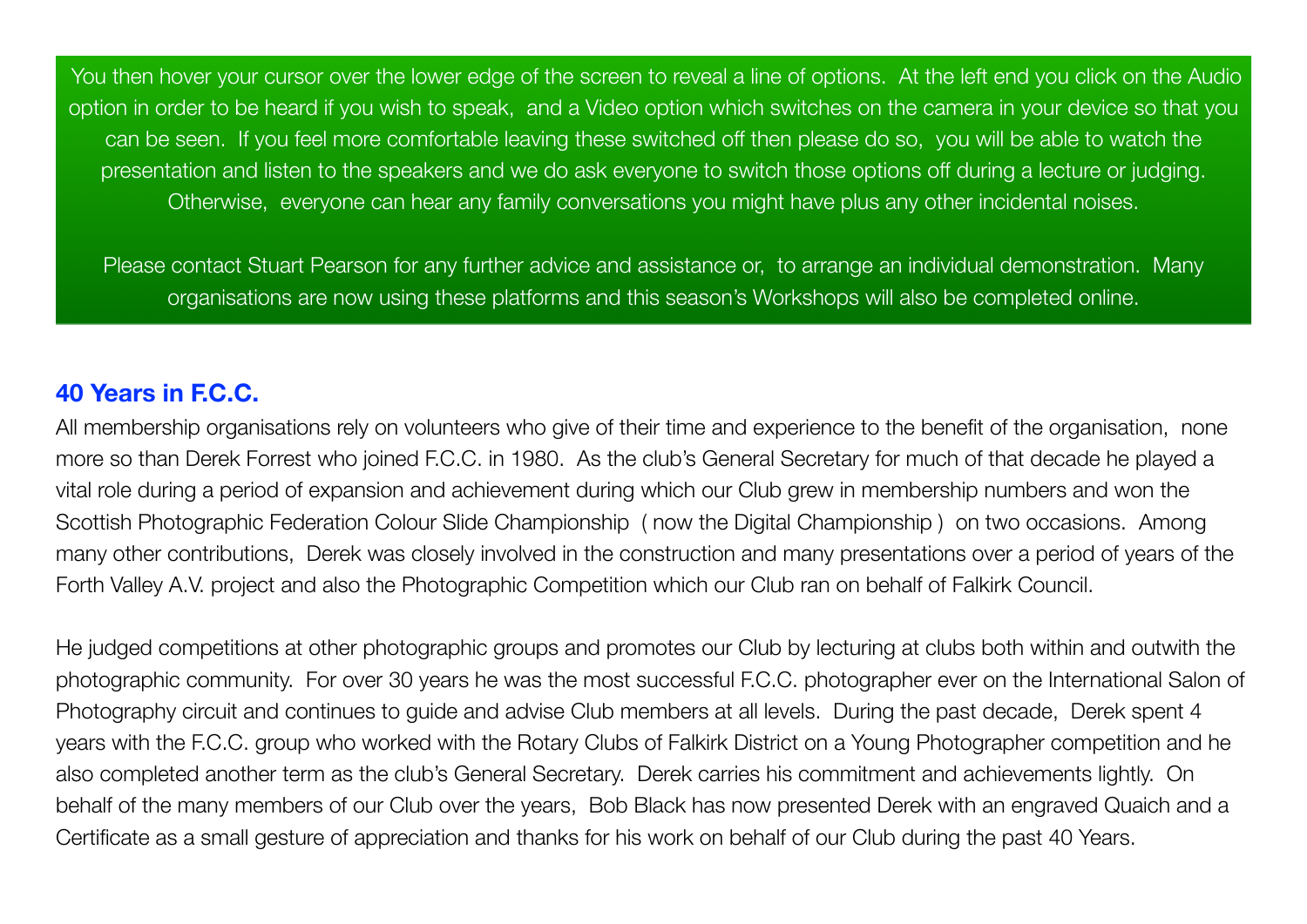













All images by Derek Forrest who joined Falkirk Camera Club in 1980 and is an Honorary Life Member.

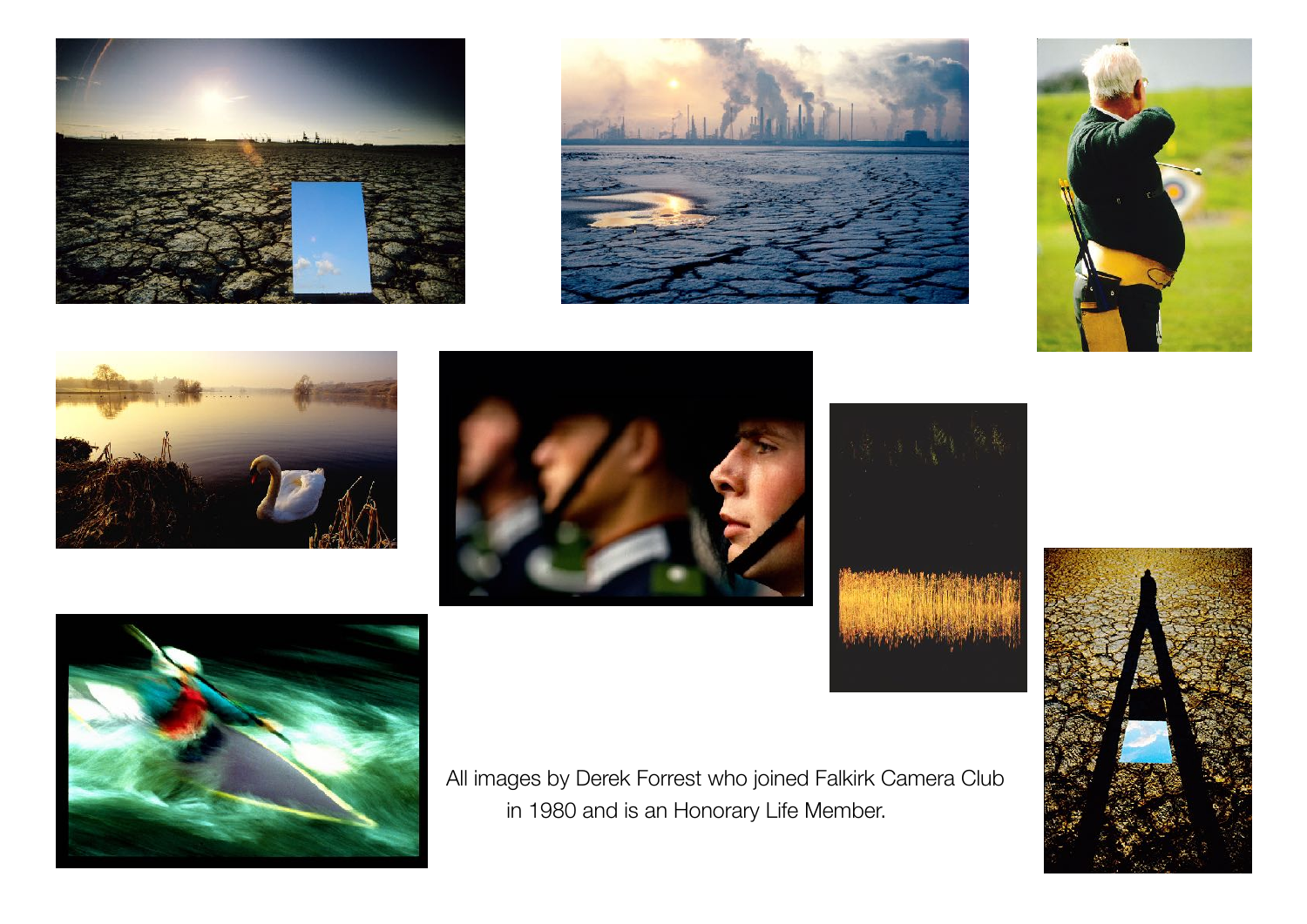### **Competitions & Questions**

Camera clubs hold competitions, some more than others, but most will have regular competitions throughout the season and an evening at the close of a season where League winners are announced along with the winners of other individual awards. How then, can photographs be judged when photography is a subjective medium ? Or, is it really a subjective medium ?

Literature, Painting and Theatre, to name just a few, all have their own awards systems. Often there are different awards for different genres but it can be difficult to avoid, for example, a thoughtful and reflective movie about the struggle of humankind against all odds being ultimately judged against the latest CGI packed production about the latest super / power / fantastic hero movie where someone with a questionable taste in lycra saves the planet from doom & destruction.

Falkirk C.C. has an External Competition Secretary, an Internal Competition Secretary and a Web Controller. All are involved in Club competitions and all do the most amazing job. There are rules to follow, judges to find, all the entries to catalogue and track then results and league tables to process. As mentioned on page 1, we follow the lead of the S.P.F., the P.A.G.B. and F.I.A.P. regarding conventions and rules. We source the best judges available and as with lecturers, this task is done on a voluntary basis. There are guidelines for judges, and the S.P.F. has been at the forefront in establishing new guidelines in recent years. However, it would be fair to say that we are all different and some of us are more able to inspire through constructive critique than others. Remember also, any Club member can become a judge ! Start by contacting the Judge's Liaison Officer at the S.P.F.

Falkirk C.C. has 'A' & 'B' Monthly leagues. A new Club member will usually supply a minimum of 4 images so that a panel of experienced Club members can choose the most suitable league for them and here is the first hurdle. It's human nature to want to be seen in the best light so if a selection of high quality images is presented how do the selectors know that these are not the photographer's only high quality images ? If we put the photographer in 'A' section where the judges will be more critical, and they cannot maintain that quality of image, then they will get a bit disheartened by the criticism. If we put the photographer in 'B' section then some people are disheartened because they think they should be in 'A'. If you present a selection of 'A'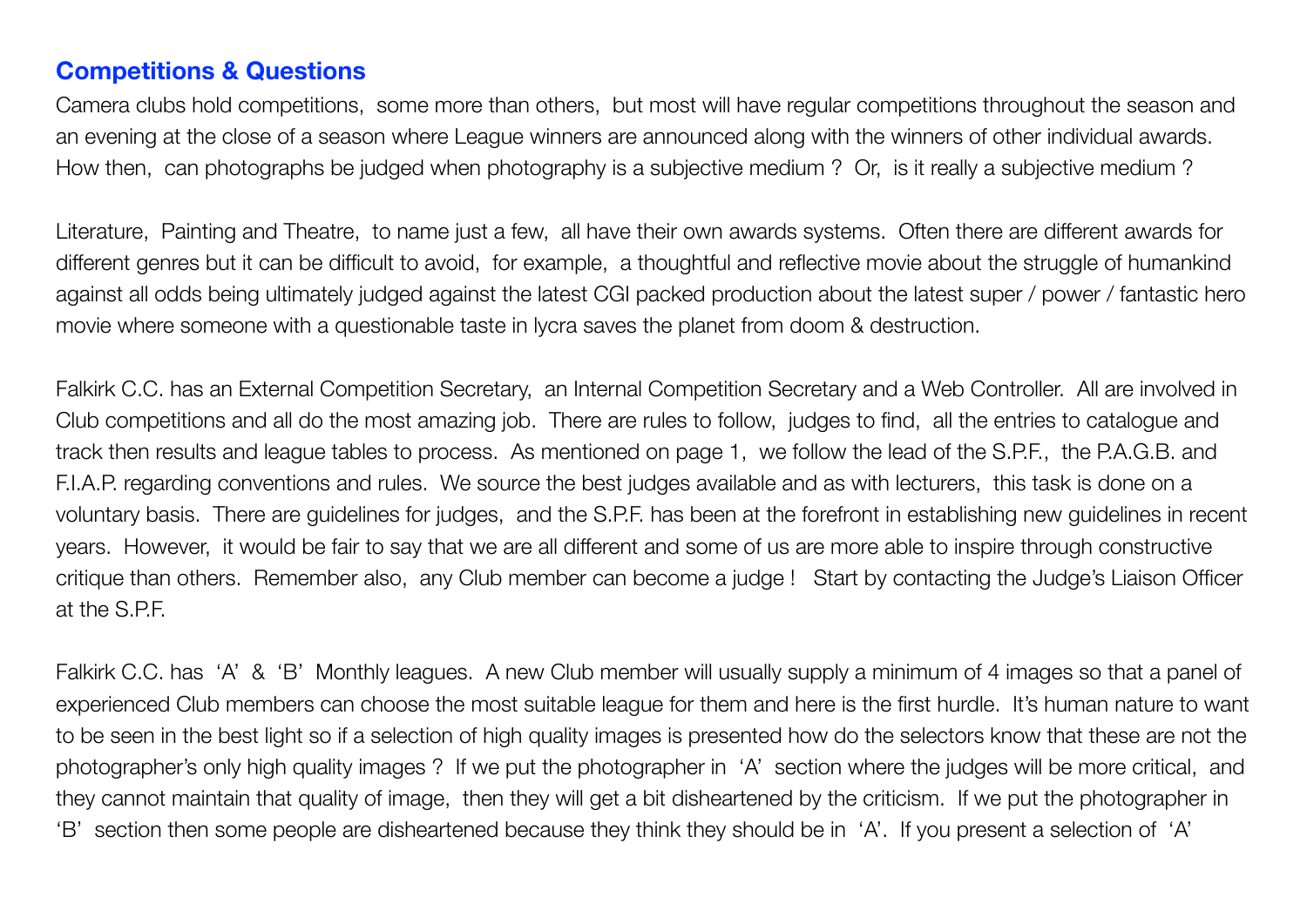class images then that is likely where you will go however, might it be better to be promoted at the end of your first season in 'B' section than to finish in the lower part of 'A' ?

We do not all like the same Paintings, Sculpture, Food, Music etc etc. Therefore, why should we all like the same kind of photography ? There are many types of photography and 'club' photography is only one of many. A 'club' image would not fair well in an exhibition of Contemporary photography and the analogy can be taken further. A 'club' photograph is unlikely to fulfil the requirements of a newspaper picture editor and the reverse is also true.

In addition to Internal Competitions our club is fortunate to have longstanding connections to other photographic clubs with whom we enjoy an annual friendly competition and we also participate in S.P.F. championships. These help us to gauge our standards within the wider Club circuit. We also have a number of high achieving photographers. For example, the first F.C.C. photographer ever to be awarded an Associateship of the Royal Photographic Society, the most awarded F.C.C. photographer ever, and the three most successful F.C.C. photographers on the International Salon Circuit are all current Club members.

There was a time when 'club' photographers entered competitions to hear the comments of the judges. Is that still true ? Remember, we often learn more from the comments about other peoples photographs than about our own. The successful F.C.C. photographers mentioned above didn't necessarily set out to win competitions, they set out to expand their photographic techniques. They also understand that winning individual competitions is not the ambition, the ambition is to be able to contribute to F.C.C. entries in Inter Club and National competition. After all, if you win an individual F.C.C. competition yet your images rate poorly in Inter Club or National competition, what does that say about your internal F.C.C. success ? Winning those wider events is what makes us a successful Club. Why else would anyone want to join ?

You will notice that some of our Judges and Lecturers have distinctions after their name. A brief summary follows but you will find more information on the website of the issuing authority.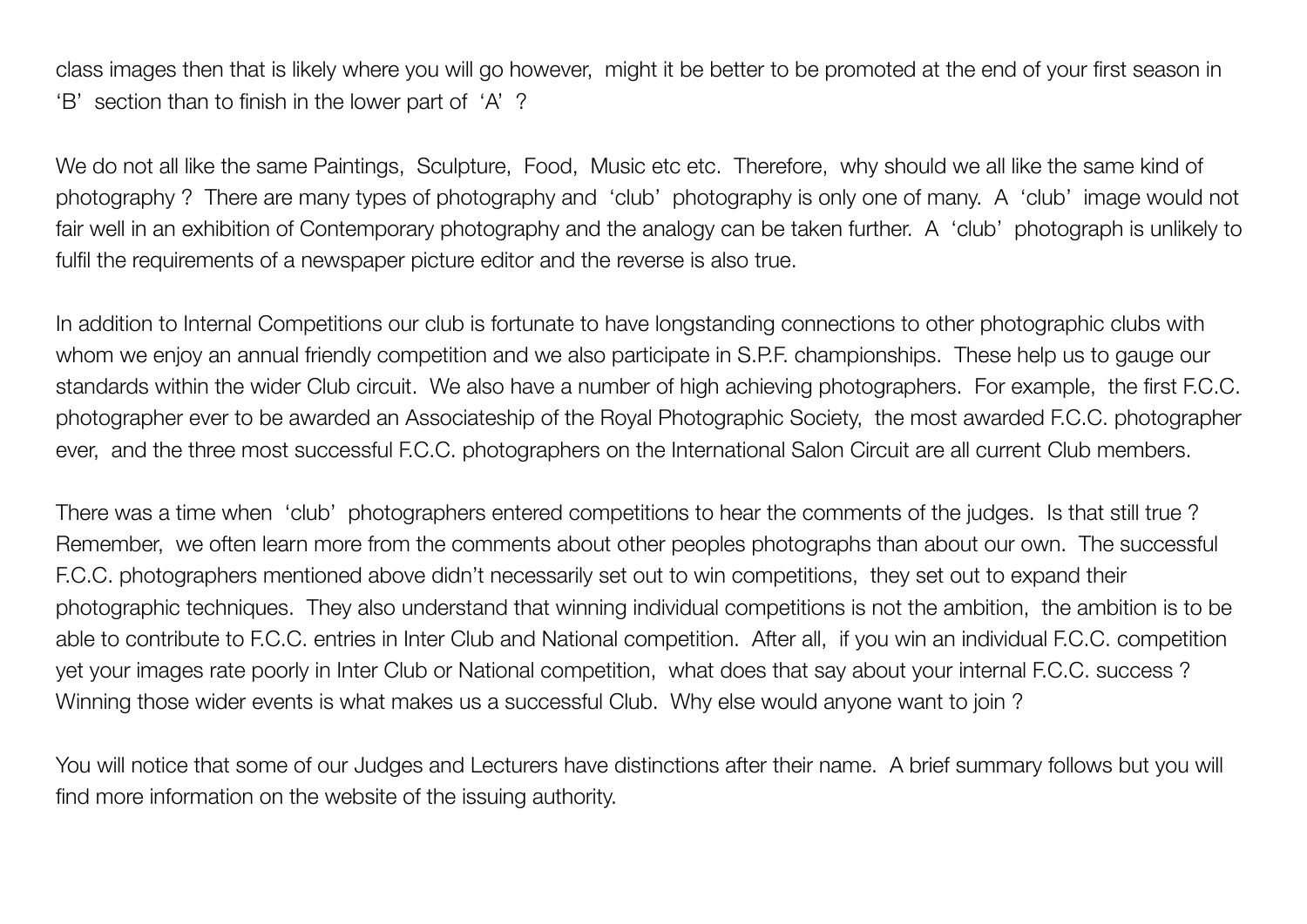| <b>Photographic Alliance of Great Britain</b><br>www.thepagb.org.uk |                                                                                                                                                              |  |
|---------------------------------------------------------------------|--------------------------------------------------------------------------------------------------------------------------------------------------------------|--|
| CPAGB.                                                              | Credit PAGB:                                                                                                                                                 |  |
|                                                                     | The first of three awards for photographic merit for a standard of images which might be expected to                                                         |  |
|                                                                     | represent their club at Inter Club or Federation level.                                                                                                      |  |
| DPAGB,                                                              | <b>Distinction PAGB:</b>                                                                                                                                     |  |
|                                                                     | Awarded for a panel of photographs which might be accepted into International Salon's of Photography.                                                        |  |
| MPAGB,                                                              | Master PAGB                                                                                                                                                  |  |
|                                                                     | Awarded for a panel of photographs which might receive awards at International Salon's of Photography.                                                       |  |
|                                                                     |                                                                                                                                                              |  |
| <b>British Photographic Exhibitions</b>                             | www.britishphotographicexhibitions.org.uk                                                                                                                    |  |
| BPE1*                                                               | BPE 1 Crown:                                                                                                                                                 |  |
|                                                                     | You will have achieved 25 acceptances in International Salons Of Photography who are members of                                                              |  |
|                                                                     | British Photographic Exhibitions.                                                                                                                            |  |
| BPE <sub>2</sub> *                                                  | BPE 2 Crown:                                                                                                                                                 |  |
|                                                                     | You will have achieved 50 acceptances in International Salons Of Photography who are members of                                                              |  |
|                                                                     | British Photographic Exhibitions.                                                                                                                            |  |
|                                                                     | Photographers can continue up to a BPE5 <sup>*</sup> award which requires 300 acceptances in associated<br>exhibitions then, apply for further distinctions. |  |
|                                                                     |                                                                                                                                                              |  |
| Fédération Internationale de l'Art Photographique<br>www.fiap.net   |                                                                                                                                                              |  |
| <b>AFIAP</b>                                                        | <b>Artiste FIAP</b>                                                                                                                                          |  |
|                                                                     | The photographer must have achieved no less than 40 acceptances in at least 15 different                                                                     |  |
|                                                                     | International Salons of Photography, in at least 8 countries over a 12 month period.                                                                         |  |
| <b>EFIAP</b>                                                        | Excellence FIAP:                                                                                                                                             |  |
|                                                                     | AFIAP holders must then achieve no less than 250 acceptances from 50 different images.                                                                       |  |
|                                                                     |                                                                                                                                                              |  |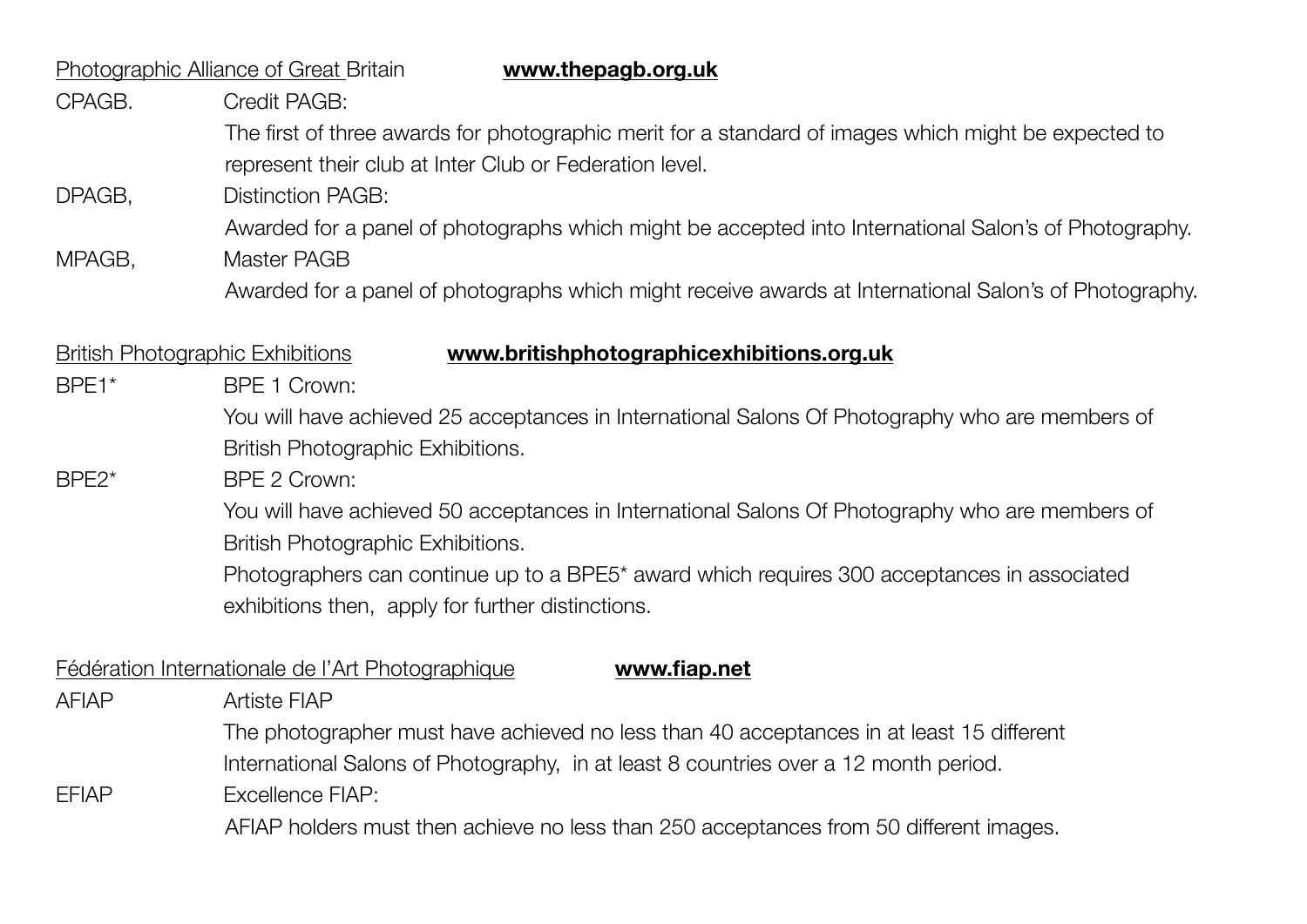| Photographic Society of America | www.psa-photo.org                                                                 |
|---------------------------------|-----------------------------------------------------------------------------------|
| <b>PPSA</b>                     | <b>Proficiency PSA</b>                                                            |
|                                 | The photographer must have achieved a minimum of 288 Salon acceptances from one,  |
|                                 | or more, PSA divisions.                                                           |
| <b>EPSA</b>                     | Excellence PSA                                                                    |
|                                 | The photographer must have achieved a minimum of 700 Salon acceptances from one,  |
|                                 | or more, PSA divisions.                                                           |
| <b>MPSA</b>                     | The photographer must have achieved a minimum of 1500 Salon acceptances from one, |
|                                 | or more, PSA divisions.                                                           |

| <b>Royal Photographic Society</b> | www.rps.org                                                                                                |
|-----------------------------------|------------------------------------------------------------------------------------------------------------|
| <b>LRPS</b>                       | Licentiate of the Royal Photographic Society                                                               |
| <b>ARPS</b>                       | The photographer must submit a panel of 10 images which illustrate their skill in Camera Work & Technical  |
|                                   | Quality, Visual Awareness, Communication, and Overall Impression.                                          |
|                                   | Associate of the Royal Photographic Society                                                                |
|                                   | The photographer must submit a panel of 15 images accompanied by a written Statement Of Intent. The        |
|                                   | panel must depict and communicate the aims and objectives set out in the Statement Of Intent. It must also |
|                                   | communicate the photographer's vision and understanding as well as a high degree of technical skill and    |
|                                   | artistic presentation.                                                                                     |
| <b>FRPS</b>                       | Fellowship of the Royal Photographic Society                                                               |
|                                   | The photographer must submit a panel of 20, or 21, images accompanied by a written Statement Of Intent.    |
|                                   | The panel must demonstrate the highest level of technical skill and artistic interpretation.               |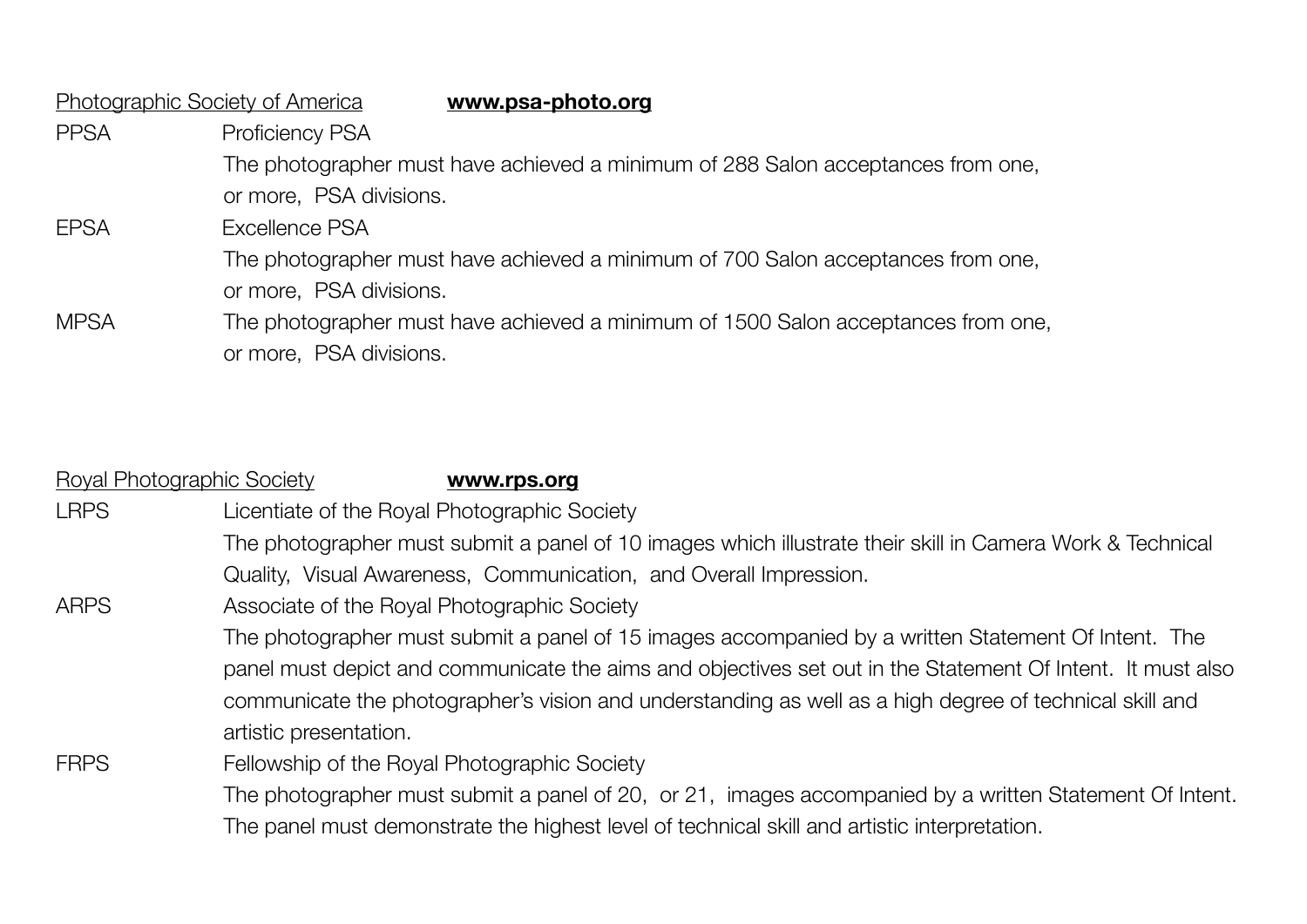Courtesy of our Archivist & Historian, Geof Longstaff, a wealth of information on F.C.C. competition winners and multi-win achievements are available on the Club website.

Among last season's successes were a number of notable achievements. David Jones won the Donald Poulson Wildlife Competition for the 9th successive year. This is the most successive wins of any one competition since Eric Bryson's run in the Colour Print of the Year competition during the 1970's & 80's. David also has 14 wins in the Colour Slide / PDI 'A' Section league which is the highest number of times anyone has won any single competition. This means that David has won F.C.C. competitions during each of the last 4 decades, the '90's, the '00's, the '10's and now the '20's. This moves him clear of Mick Cameron, Derek Forrest and Charles Woodford who all won F.C.C. competitions in 3 successive decades. Geof Longstaff has fewer overall wins than David but they are spread over 5 decades with successes during the 1980's too. Geof has also amassed more acceptances in International Salons of Photography than any other F.C.C. photographer in the long history of the group having moved ahead of Derek Forrest only in recent years and with Nancy MacArthur also featuring strongly on the International scene. Note that we can trace International successes from Falkirk photographic group photographers back to the 1930's !

Elaine Woodford is now only the second person to win all 3 'B' Section leagues following Robert Wallace in 2014. Add Elaine's 'Best Beginner' win and she joins 8 other F.C.C. photographers with 4 wins in 1 season and is only the 4th 'B' Section photographer after Robert Wallace, Lena Honey and Martin Ross with that achievement. Finally, Joan Clarke is the first person to have a 'shared' win of 2 competitions during 1 season. Although, David Jones has 3 'shared' competition wins overall.